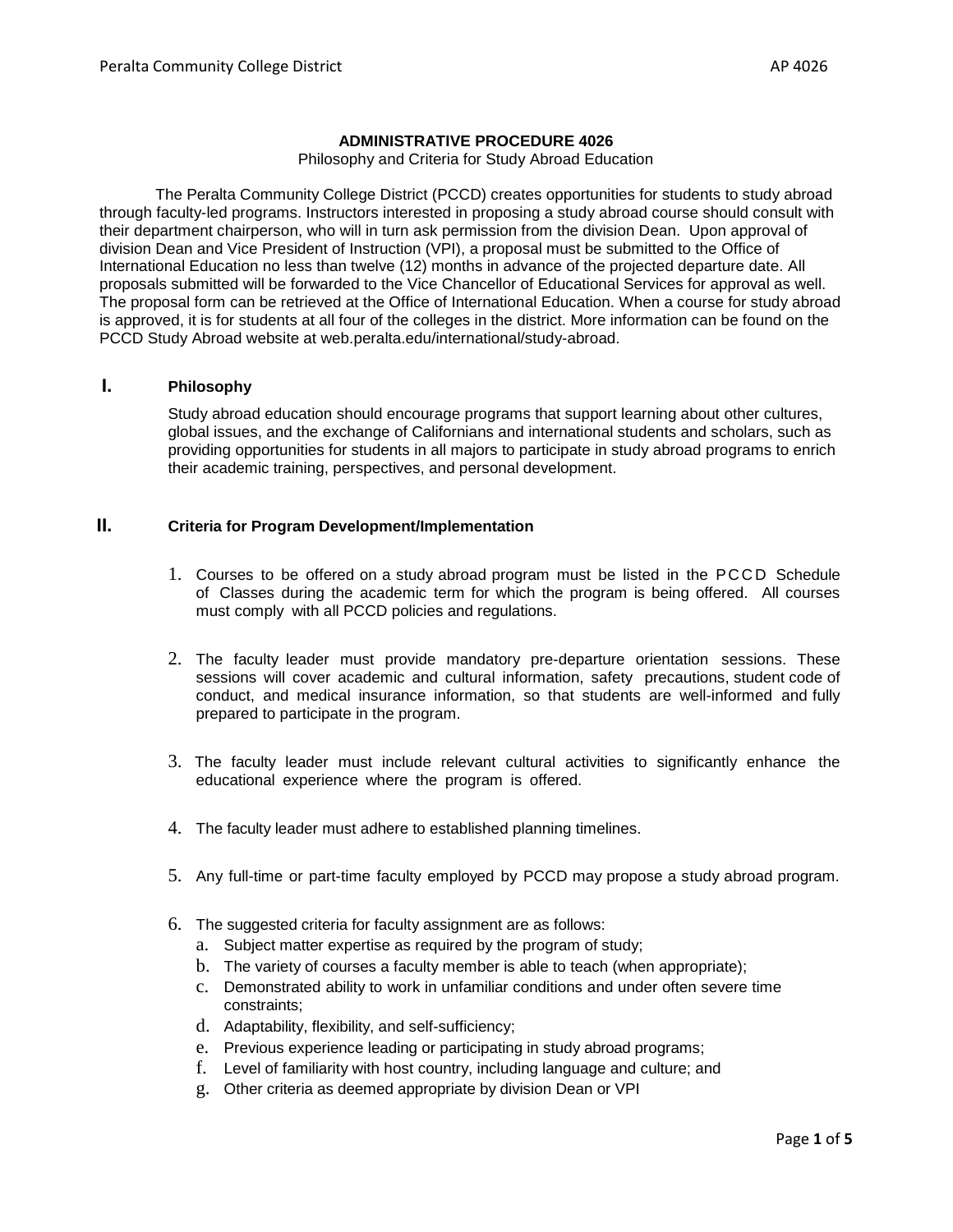# **III. Proposal for Establishing a Study Abroad Program**

- 1. All faculty leaders must fill out a Proposal for Establishing a Study Abroad Program no less than twelve (12) months in advance of the projected departure date. The proposal form can be retrieved at the Office of International Education.
- 2. The proposal must contain the following:
	- a. Faculty Profile;
	- b. Signature of division Dean and VPI;
	- c. Location (Country);
	- d. Semester offered (or summer study abroad);
	- e. Length of program;
	- f. Course offerings;
	- g. Minimum number of students needed and maximum number possible;
	- h. Requirements of acceptance (e.g. GPA, prerequisites, etc.);
	- i. Suggested instructors;
	- j. Relationship to PCCD curriculum;
	- k. Method for evaluation; and
	- l. Calendar (Travel dates, starting/ending dates)
- 3. Proposals must first be reviewed and approved in concept by the appropriate department chair.
- 4. Upon department approval, the proposal should be forwarded for approval to the division Dean and VPI.
- 5. All signed proposals need to be submitted to the PCCD Office of International Education.
- 6. Submitted proposals will be forwarded to the Vice Chancellor of Educational Services for approval.
- 7. After the proposal is approved, the faculty leader, third-party provider, Office of International Education, and/or college administration will discuss the following areas of concern:
	- a. Accommodations, such as transportation system, to be used to and from the USA to host country, as well as within the country;
	- b. Detailed information about housing and meal plan/s to be provided for students;
	- c. Insurance and liability;
	- d. Group activities/excursions;
	- e. Method and frequency of course evaluation;
	- f. Funding for instruction and student fee structure;
	- g. Timeline for course development for study abroad; and
	- h. Other issues related to the development and marketing of the program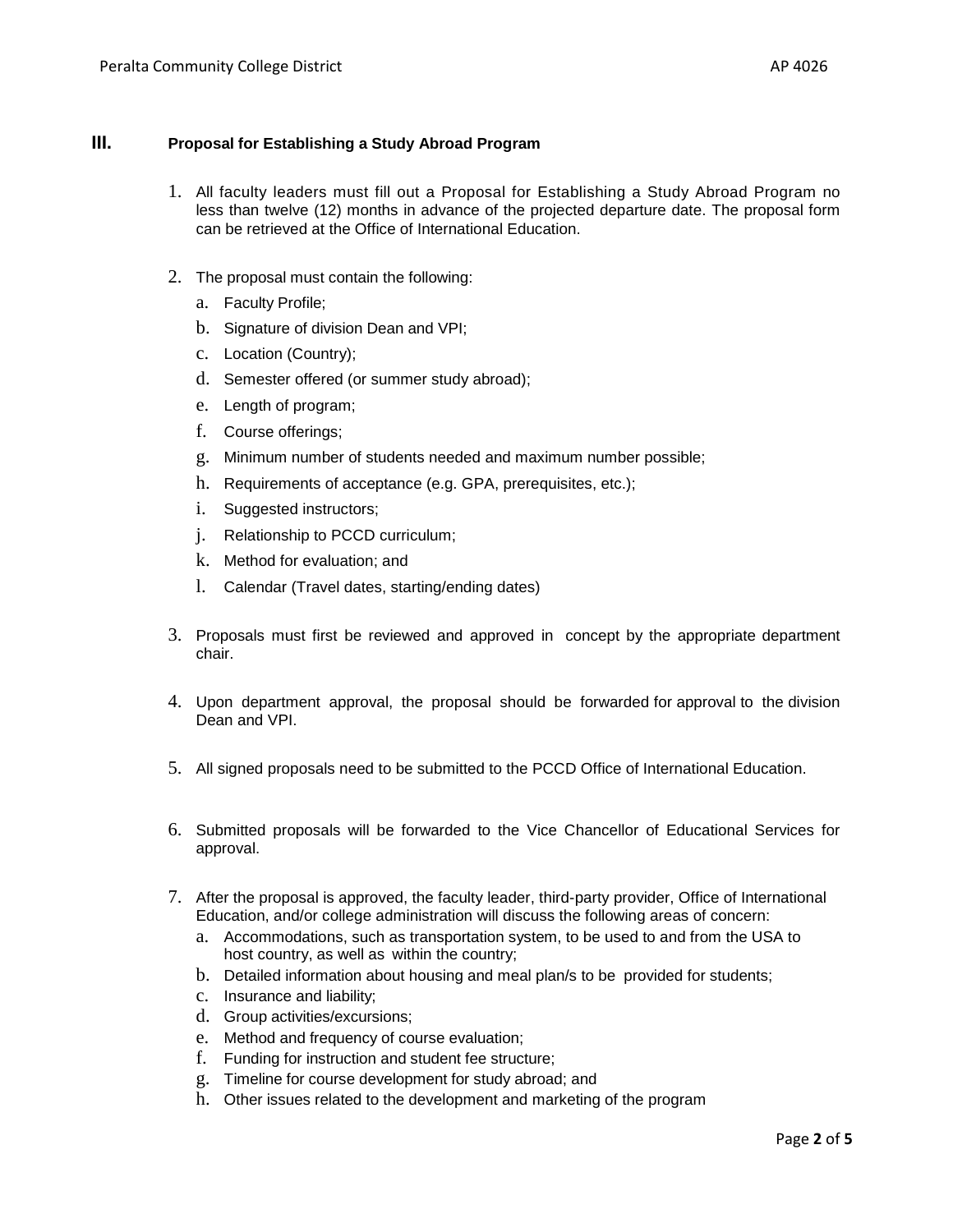## **IV. Student-Participation Program Requirements**

- 1. Students must be at least 18 years old to participate in the programs. Students under the age of 18 may be allowed to participate at the discretion of the division Dean and VPI. If approval is obtained, the minor student must have a parent or legal guardian also participate in the program as a student, and both must remain together at all times for the duration of the program.
- 2. Prerequisites for courses taught as part of a PCCD study abroad program will be enforced. (Catalog and schedule of classes contain prerequisite information.)
- 3. Prior to departure, students must submit the following documents to the faculty leader:
	- Waiver and Release Agreement for International Travel;
	- Assumption of Risk Form;
	- **Emergency Contact Information;**
	- Personal Health History;
	- Proof of Travel Insurance;
	- Other documents required by faculty leader and/or third-party provider
- 5. It is required that all students who participate in the program must be registered in the PCCD class/course associated with the program. Information about registration (and admission, if applicable) will be provided to students by the faculty leader.
- 6. Students interested in financial aid will be referred to the Financial Aid Office. A student's enrollment in a program of study abroad approved for credit by PCCD may be considered enrollment for the purpose of applying for assistance under Title IV. Title IV financial aid is federally funded aid such as Federal Pell Grant, Federal Supplemental Educational Opportunity Grant (SEOG), Federal Perkins Loan, Federal Subsidized and Unsubsidized Direct Loans.
- 7. The residence status of international students shall be the responsibility of the student and not the college.
- 8. Minors, except those enrolled in the program and accompanied by a parent or legal guardian also participating in the program, are not eligible to participate.

## **V. Fiscal Policies**

## **A. Third-Party Providers**

- 1. All faculty leaders are encouraged to use third-party providers for provision of noninstructional services and activities.
- 2. Third-party providers may be responsible for the following:
	- a. Supervise, plan, process and otherwise assist with the program;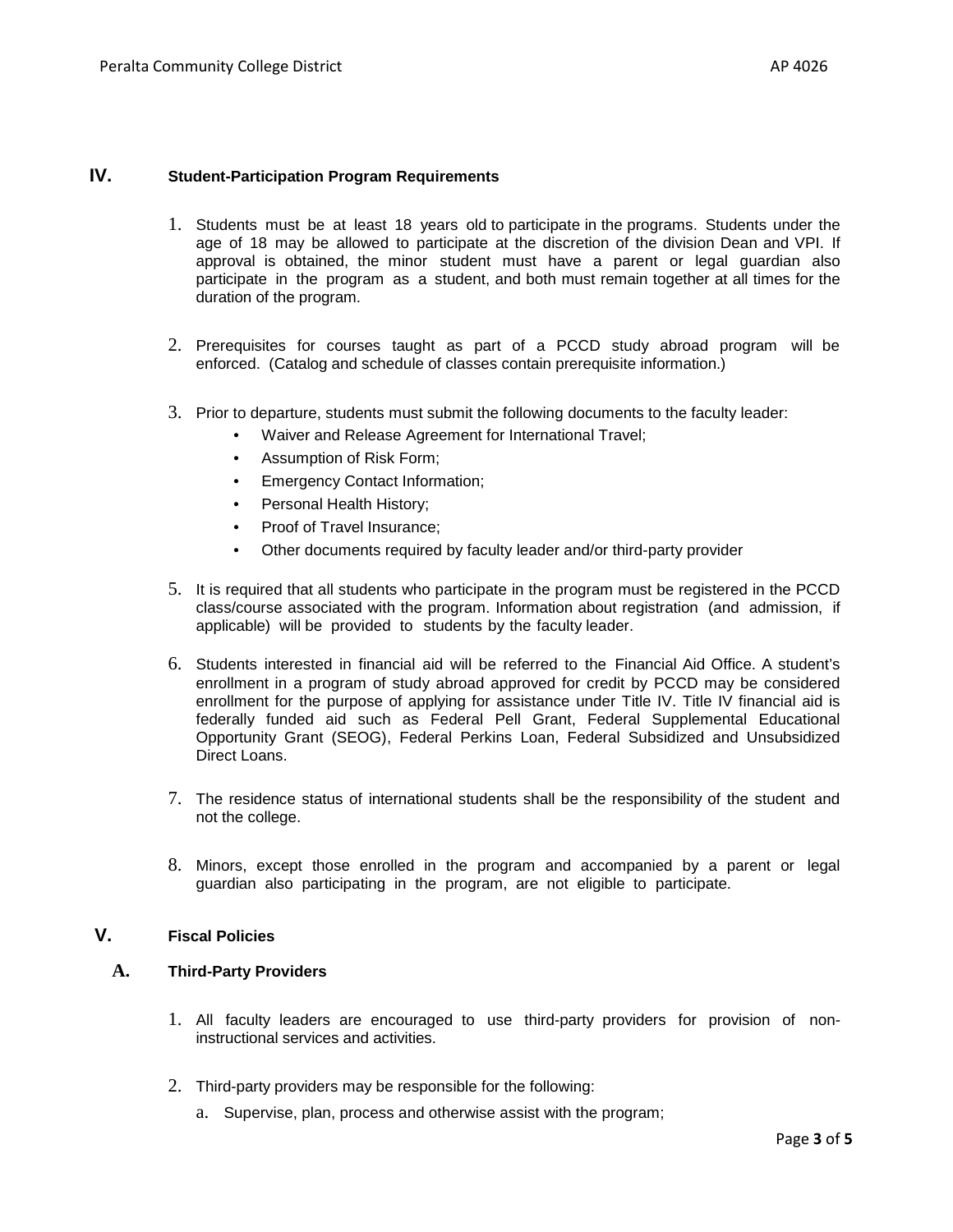- b. Ensure that participants' applications are processed and that participants are kept updated regarding logistics until the return date, including cancellation fees, other restrictions and additional costs;
- c. Promptly respond to participant inquiries;
- d. Ensure PCCD receives invoices and receipts related to the program that PCCD will need to reflect payment and other expenses associated with the program;
- e. Prepare and send out all literature pertaining to the participants' arrangements to a PCCD representative;
- f. Organize the travel (e.g. air and ground transportation and hotel accommodations) portion of the program in collaboration with on-the-ground contacts, as well as PCCD contacts, and monitor terrorism, severe weather and disease alerts, including as published by the United States Department of Homeland Security, the National Weather Service and the World Health Organization, respectively;
- g. Organize and confirm the itinerary, including any subsequent changes needed to accommodate emergency and other last-minute needs; and
- h. Arrange other accommodations as necessary
- 3. The third-party provider and PCCD each reserve the right to cancel the program prior to the departure date if the terminating party has a good faith belief that the participants' and/or the staff's safety and security are or may be in jeopardy;
- 4. The third-party provider and PCCD, at each party's cost and expense, shall each insure its own activities in connection with the program agreement and obtain, keep in force and maintain insurance as follows:
	- a. Professional Liability Insurance, with a limit of at least one million dollars per occurrence;
	- b. Comprehensive or Commercial Form General Liability Insurance, with a limit of at least one million per occurrence;
	- c. Certificates of Insurance Upon request, each party shall furnish the other with certificates of insurance evidencing compliance with all requirements. In addition, upon execution of the program agreement, the third-party provider will provide a copy of the certificate of insurance reflecting the coverage required.
- 5. The faculty leader shall review and recommend the selection of a third-party provider to the Office of International Education for review and approval.
- 6. After a final agreement with the third party provider has been "approved as to form" by the PCCD Office of General Counsel, it must be signed by the third-party provider, College President, Director of International Services and Student Support and the Chancellor.

### **B. Establishment of Program Cost**

- 1. The faculty leader and third-party provider shall establish a per-student cost.
- 2. The program per-student cost shall be established at a level to include all third-party provider costs plus program operations, and indirect costs if applicable.